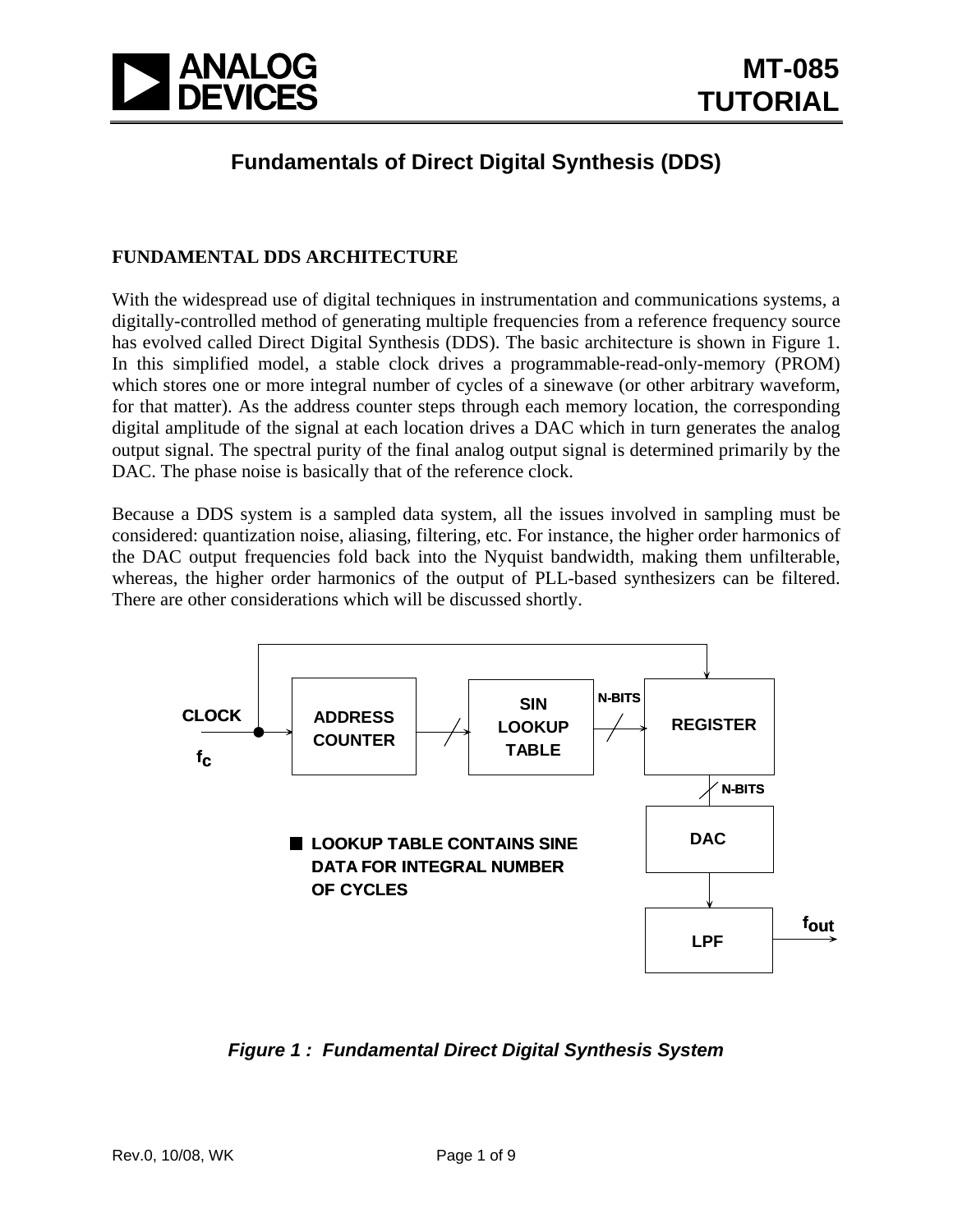A fundamental problem with this simple DDS system is that the final output frequency can be changed only by changing the reference clock frequency or by reprogramming the PROM, making it rather inflexible. A practical DDS system implements this basic function in a much more flexible and efficient manner using digital hardware called a Numerically Controlled Oscillator (NCO). A block diagram of such a system is shown in Figure 2.



*Figure 2: A Flexible DDS System* 

The heart of the system is the *phase accumulator* whose contents is updated once each clock cycle. Each time the phase accumulator is updated, the digital number, M, stored in the *delta phase register* is added to the number in the phase accumulator register. Assume that the number in the delta phase register is 00...01 and that the initial contents of the phase accumulator is 00...00. The phase accumulator is updated by 00...01 on each clock cycle. If the accumulator is 32-bits wide,  $2^{32}$  clock cycles (over 4 billion) are required before the phase accumulator returns to 00...00, and the cycle repeats.

The truncated output of the phase accumulator serves as the address to a sine (or cosine) lookup table. Each address in the lookup table corresponds to a phase point on the sinewave from  $0^{\circ}$  to 360°. The lookup table contains the corresponding digital amplitude information for one complete cycle of a sinewave. (Actually, only data for 90° is required because the quadrature data is contained in the two MSBs). The lookup table therefore maps the phase information from the phase accumulator into a digital amplitude word, which in turn drives the DAC. This is shown graphically using the "phase wheel" in Figure 3.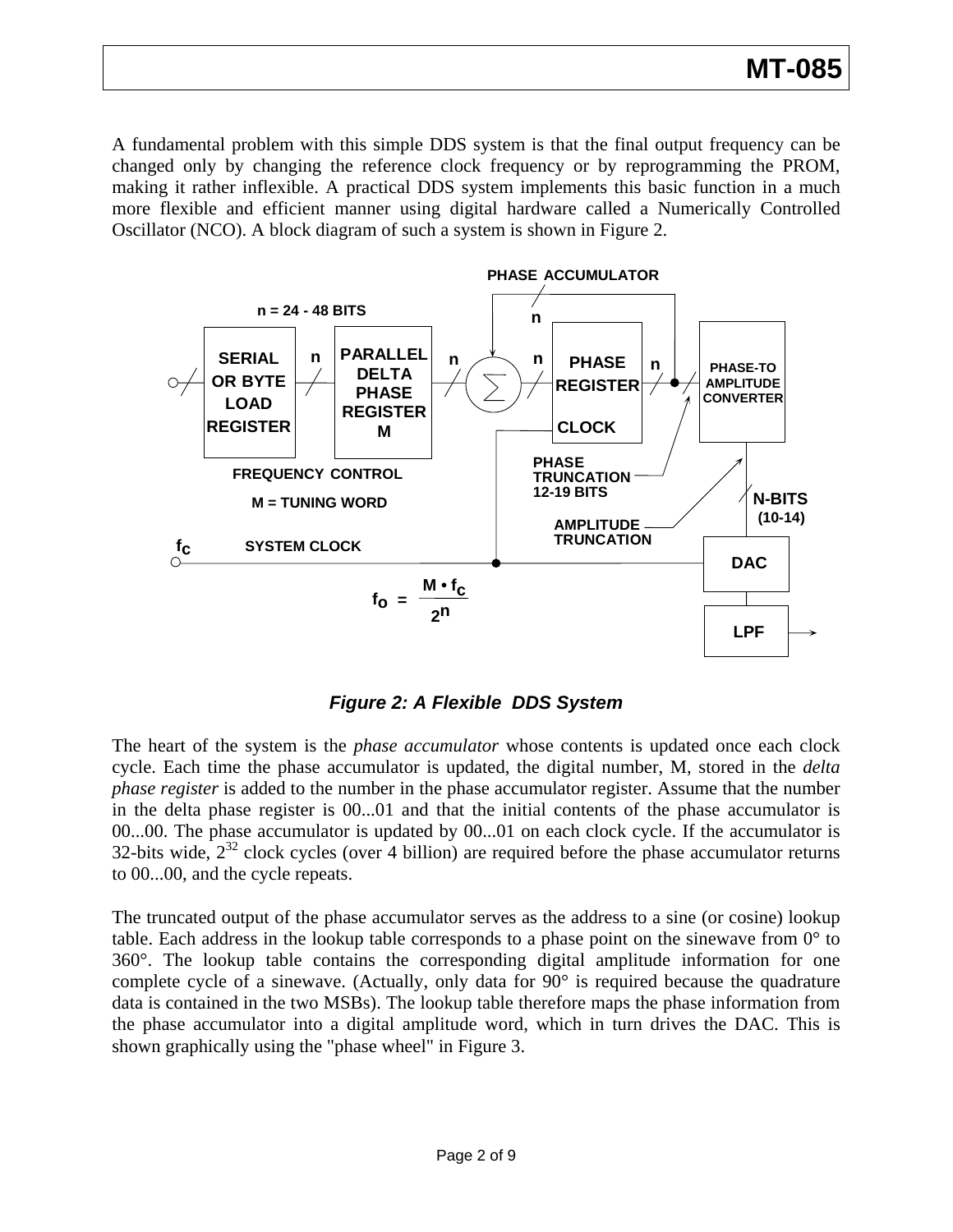# **MT-085**

Consider the case for  $n = 32$ , and  $M = 1$ . The phase accumulator steps through each of  $2^{32}$ possible outputs before it overflows and restarts. The corresponding output sinewave frequency is equal to the input clock frequency divided by  $2^{32}$ . If M=2, then the phase accumulator register "rolls over" twice as fast, and the output frequency is doubled. This can be generalized as follows.



*Figure 3: Digital Phase Wheel* 

For an n-bit phase accumulator (n generally ranges from 24 to 32 in most DDS systems), there are  $2<sup>n</sup>$  possible phase points. The digital word in the delta phase register, M, represents the amount the phase accumulator is incremented each clock cycle. If  $f_c$  is the clock frequency, then the frequency of the output sinewave is equal to:

$$
f_o = \frac{M \cdot f_c}{2^n}.
$$
 Eq. 1

This equation is known as the DDS "tuning equation." Note that the frequency resolution of the system is equal to  $f_c/2^n$ . For  $n = 32$ , the resolution is greater than one part in four billion! In a practical DDS system, all the bits out of the phase accumulator are not passed on to the lookup table, but are truncated, leaving only the first 13 to 15 MSBs. This reduces the size of the lookup table and does not affect the frequency resolution. The phase truncation only adds a small but acceptable amount of phase noise to the final output. (See Figure 4).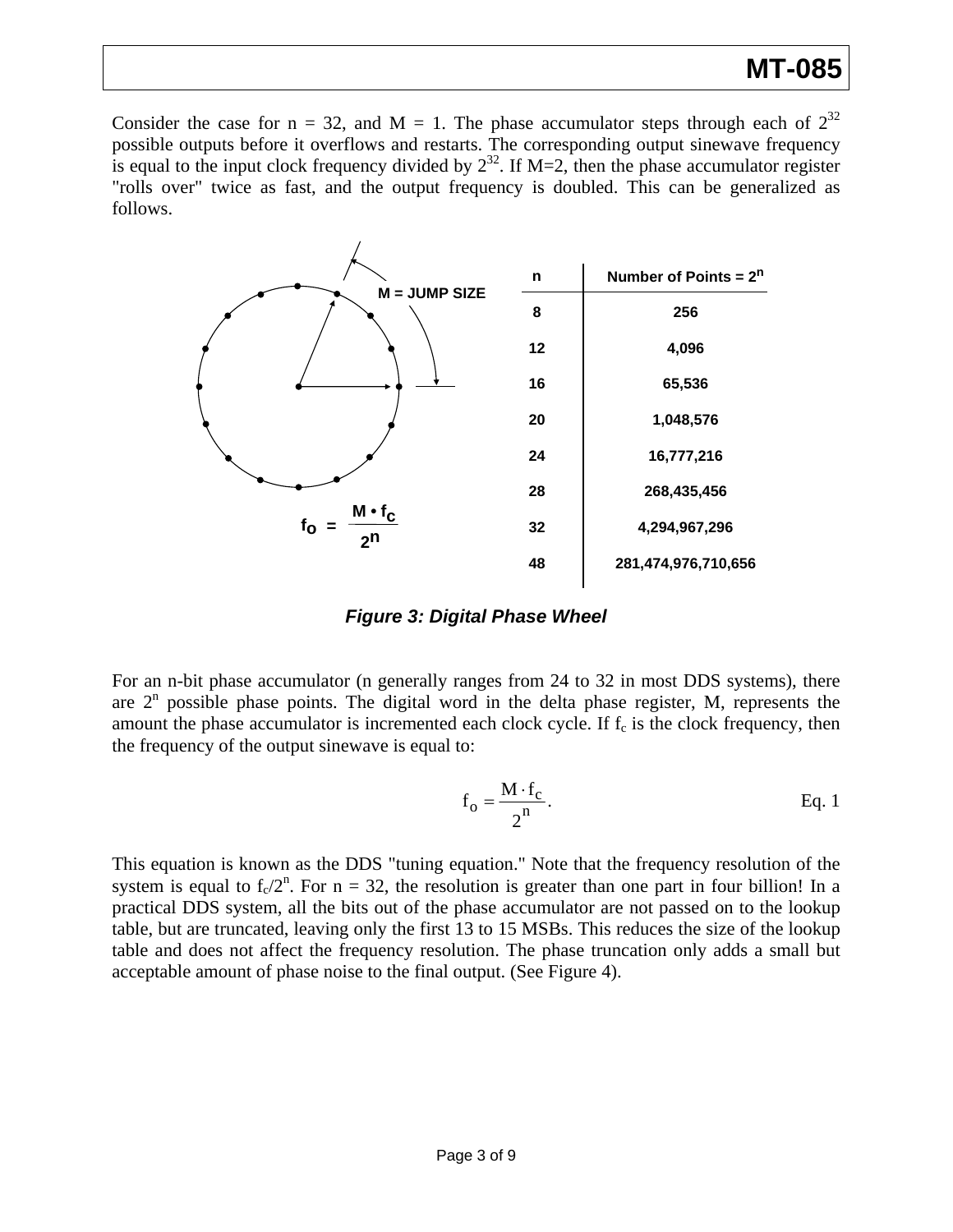

*Figure 4: Calculated Output Spectrum Shows 90 dB SFDR for 15-bit Phase Truncation* 

The resolution of the DAC is typically 2 to 4 bits less than the width of the lookup table. Even a perfect N-bit DAC will add quantization noise to the output. Figure 4 shows the calculated output spectrum for a 32-bit phase accumulator, 15-bit phase truncation. The value of M was chosen so that the output frequency was slightly offset from 0.25 times the clock frequency. Note that the spurs caused by the phase truncation and the finite DAC resolution are all at least 90 dB below the fullscale output. This performance far exceeds that of any commercially available 12 bit DAC and is adequate for most applications.

The basic DDS system described above is extremely flexible and has high resolution. The frequency can be changed instantaneously with no phase discontinuity by simply changing the contents of the M-register. However, practical DDS systems first require the execution of a serial, or byte-loading sequence to get the new frequency word into an internal buffer register which precedes the parallel-output M-register. This is done to minimize package pin count. After the new word is loaded into the buffer register, the parallel-output delta phase register is clocked, thereby changing all the bits simultaneously. The number of clock cycles required to load the delta-phase buffer register determines the maximum rate at which the output frequency can be changed.

#### **ALIASING IN DDS SYSTEMS**

There is one important limitation to the range of output frequencies that can be generated from the simple DDS system. The Nyquist Criteria states that the clock frequency (sample rate) must be at least twice the output frequency. Practical limitations restrict the actual highest output frequency to about 1/3 the clock frequency. Figure 5 shows the output of a DAC in a DDS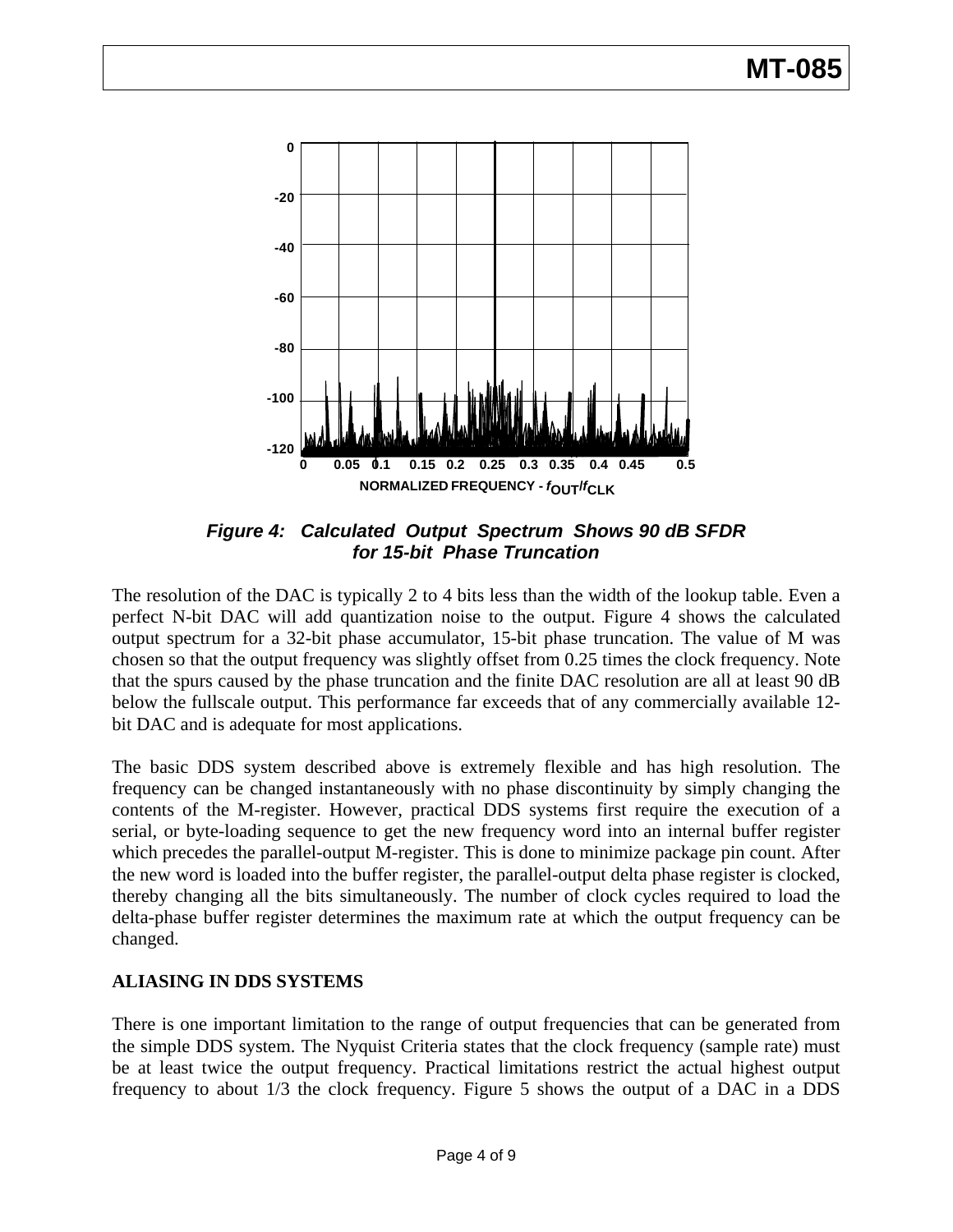### **MT-085**

system where the output frequency is 30 MHz and the clock frequency is 100 MHz. An antialiasing filter must follow the reconstruction DAC to remove the lower image frequency (100  $-30 = 70$  MHz) as shown in the figure.





with zeros at the clock frequency and multiples thereof. The exact equation for the normalized output amplitude,  $A(f_0)$ , is given by: Note that the amplitude response of the DAC output (before filtering) follows a  $sin(x)/x$  response

$$
A(f_0) = \frac{\sin\left(\frac{\pi f_0}{f_c}\right)}{\frac{\pi f_0}{f_c}}
$$
 Eq. 2

where  $f_0$  is the output frequency and  $f_c$  is the clock frequency.

compensate for the  $sin(x)/x$  rolloff so that the overall frequency response is relatively flat up to the maximum output DAC frequency (generally 1/3 the update rate). This rolloff is because the DAC output is not a series of zero-width impulses (as in a perfect resampler), but a series of rectangular pulses whose width is equal to the reciprocal of the update rate. The amplitude of the  $sin(x)/x$  response is down 3.92 dB at the Nyquist frequency (1/2 the DAC update rate). In practice, the transfer function of the antialiasing filter can be designed to

Another important consideration is that, unlike a PLL-based system, the higher order harmonics of the fundamental output frequency in a DDS system will fold back into the baseband because of aliasing. These harmonics cannot be removed by the antialiasing filter. For instance, if the clock frequency is 100 MHz, and the output frequency is 30 MHz, the second harmonic of the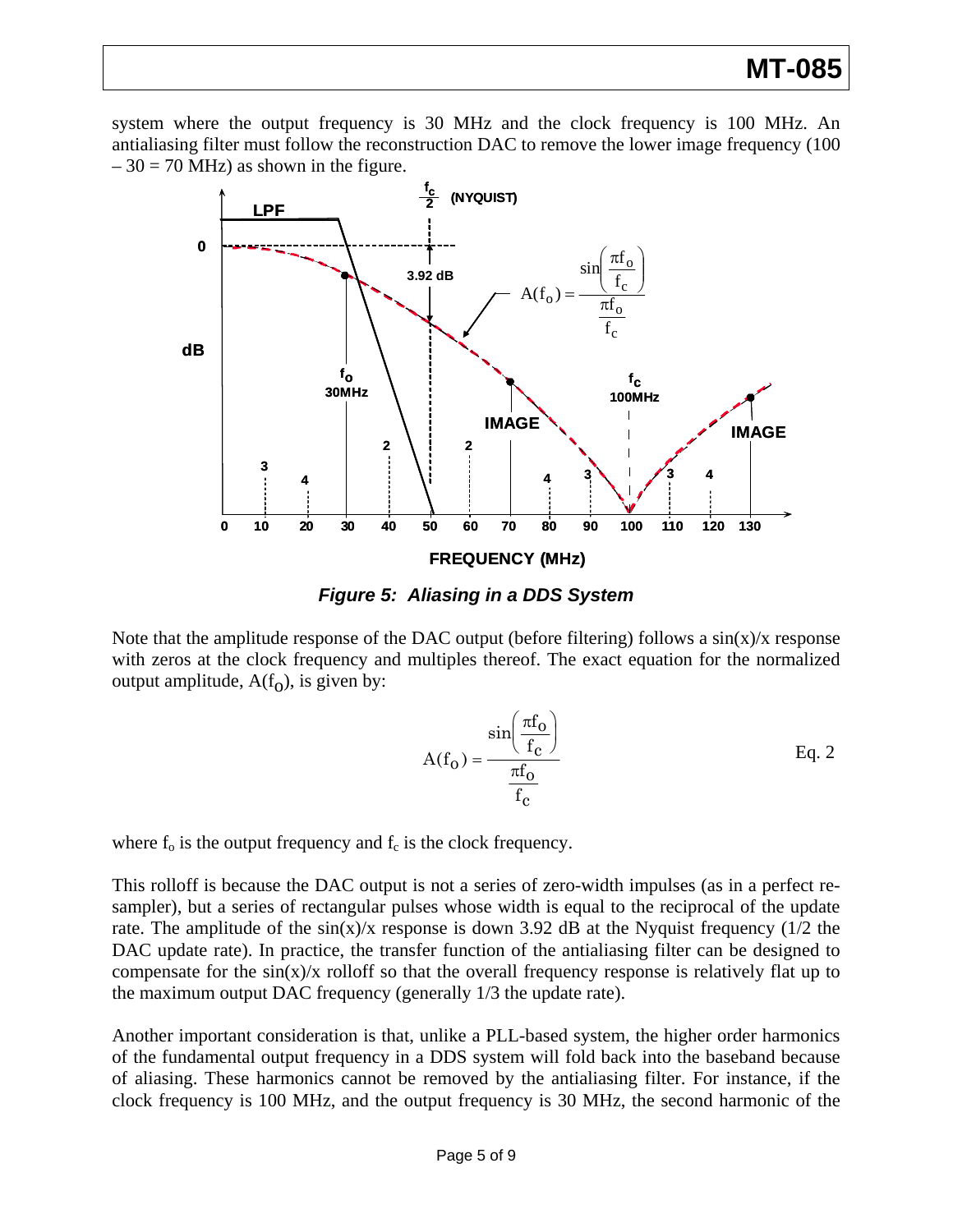30 MHz output signal appears at 60 MHz (out of band), but also at  $100 - 60 = 40$  MHz (the aliased component. Similarly, the third harmonic (90 MHz) appears inband at  $100 - 90 = 10$ MHz, and the fourth at  $120 - 100$  MHz = 20 MHz. Higher order harmonics also fall within the Nyquist bandwidth (dc to  $f_c/2$ ). The location of the first four harmonics is shown in the figure.

#### **DS SYSTEMS AS ADC CLOCK DRIVERS D**

DDS systems such as the [AD9850](http://www.analog.com/en/rfif-components/direct-digital-synthesis-dds/ad9850/products/product.html) provide an excellent method of generating the sampling clock to the ADC, especially when the ADC sampling frequency must be under software control and locked to the system clock (see Figure 6). The *true* DAC output current I<sub>OUT</sub>, drives a 200 Ω, 42 MHz lowpass filter which is source and load terminated, thereby making the equivalent load 100  $\Omega$ . The filter removes spurious frequency components above 42 MHz. The filtered output drives one input of the AD9850 internal comparator. The *complementary* DAC output current drives a 100 Ω load. The output of the 100 kΩ resistor divider placed between the two outputs is decoupled and generates the reference voltage for the internal comparator.

square wave. The jitter of the comparator output edges is less than 20 ps rms. True and complementary outputs are available if required. The comparator output has a 2 ns rise and fall time and generates a TTL/CMOS-compatible



*Figure 6: Using a DDS System as an ADC Clock Drivers* 

In the circuit shown (Figure 6), the total output rms jitter for a 40 MSPS ADC clock is 50 ps rms, and the resulting degradation in SNR must be considered in wide dynamic range applications.

#### **MPLITUDE MODULATION IN A DDS SYSTEM A**

Amplitude modulation in a DDS system can be accomplished by placing a digital multiplier between the lookup table and the DAC input as shown in Figure 7. Another method to modulate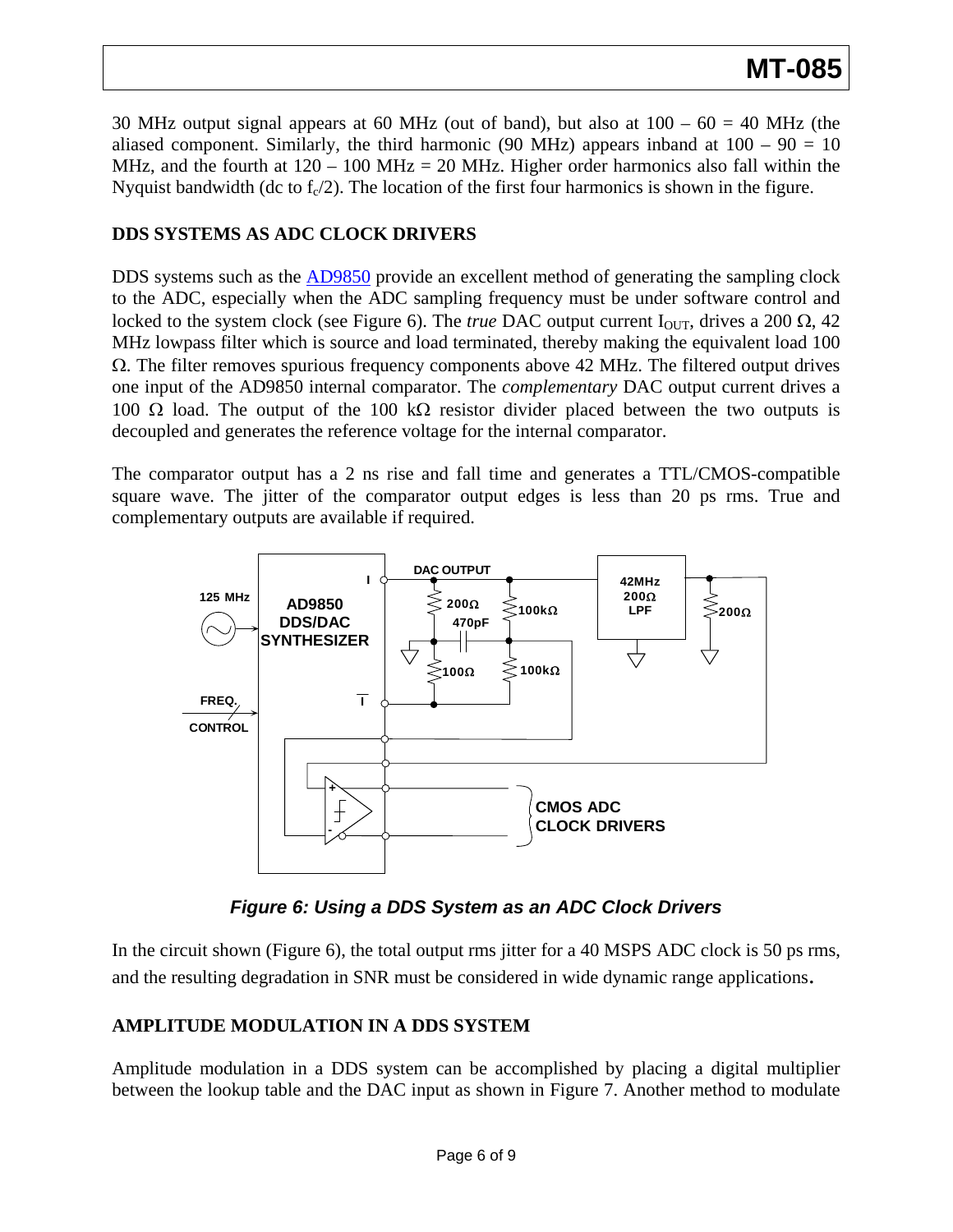# **MT-085**

the DAC output amplitude is to vary the reference voltage to the DAC. In the case of the AD9850, the bandwidth of the internal reference control amplifier is approximately 1 MHz. This method is useful for relatively small output amplitude changes as long as the output signal does not exceed the +1 V compliance specification.



*Figure 7: Amplitude Modulation in a DDS System* 

#### **SPURIOUS FREE DYNAMIC RANGE CONSIDERATIONS IN DDS SYSTEMS**

In many DDS applications, the spectral purity of the DAC output is of primary concern. Unfortunately, the measurement, prediction, and analysis of this performance is complicated by a number of interacting factors.

i.e., it is highly signal dependent. If the output frequency is slightly offset, however, the quantization noise will become more random, thereby giving an improvement in the effective Even an ideal N-bit DAC will produce harmonics in a DDS system. The amplitude of these harmonics is highly dependent upon the ratio of the output frequency to the clock frequency. This is because the spectral content of the DAC quantization noise varies as this ratio varies, even though its theoretical rms value remains equal to  $q/\sqrt{12}$  (where q is the weight of the LSB). The assumption that the quantization noise appears as white noise and is spread uniformly over the Nyquist bandwidth is simply not true in a DDS system (it is more apt to be a true assumption in an ADC-based system, because the ADC adds a certain amount of noise to the signal which tends to "dither" or randomize the quantization error. However, a certain amount of correlation still exists). For instance, if the DAC output frequency is set to an exact submultiple of the clock frequency, then the quantization noise will be concentrated at multiples of the output frequency, SFDR.

This is illustrated in Figure 8, where a 4096 (4k) point FFT is calculated based on digitally generated data from an ideal 12-bit DAC. In the left-hand diagram (A), the ratio between the clock frequency and the output frequency was chosen to be exactly 40, yielding an SFDR of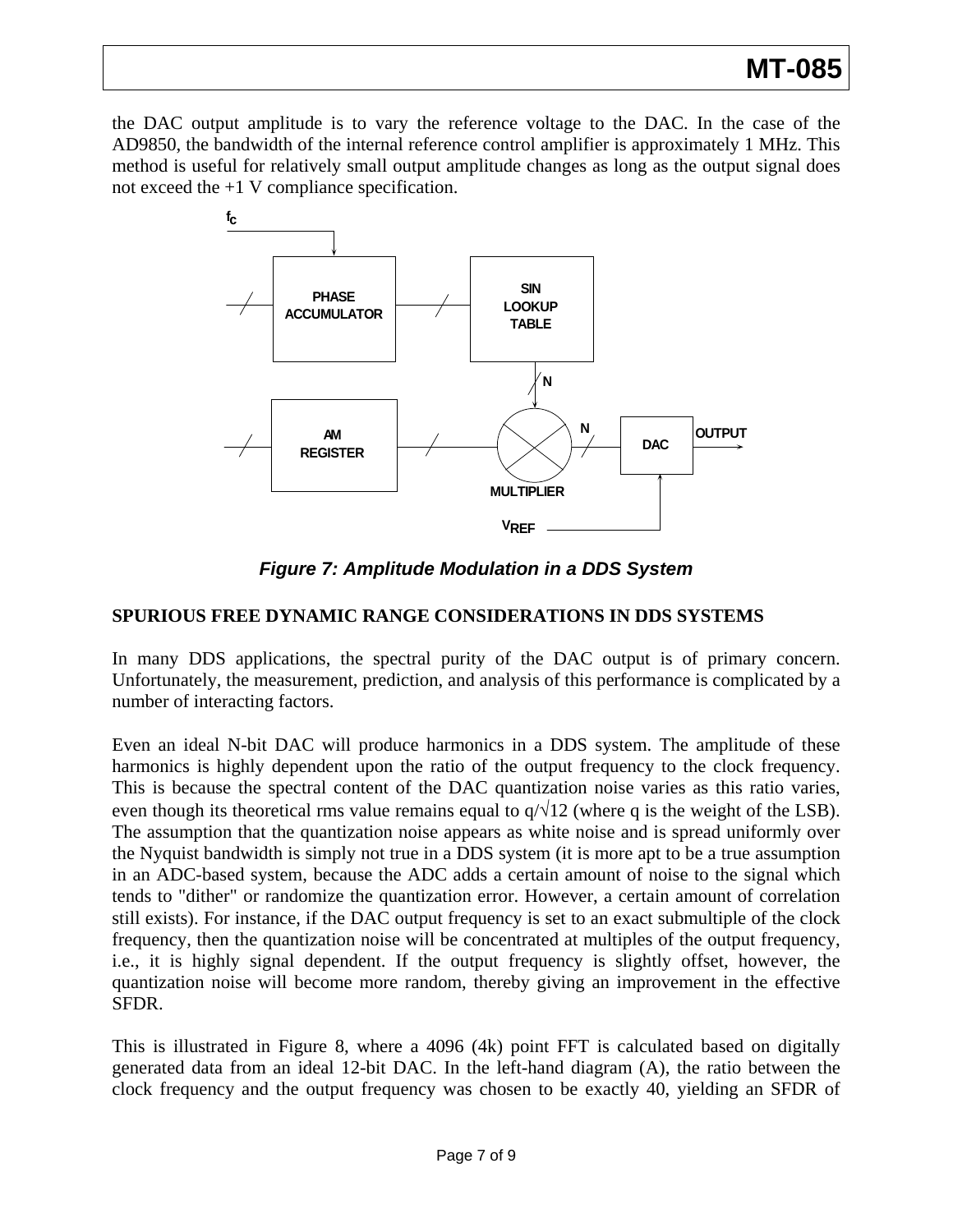about 77 dBc. In the right-hand diagram, the ratio was slightly offset, and the effective SFDR is now increased to 94 dBc. In this ideal case, we observed a change in SFDR of 17 dB just by slightly changing the frequency ratio.



*Figure 8: Effect of Ratio of Clock to Output Frequency on Theoretical 12-bit DAC SFDR Using 4096-Point FFT* 

amplitude word before being loaded into the DAC. The amplitude of the digital noise is set to about 1/2 LSB. This accomplishes the randomization process at the expense of a slight increase in the overall output noise floor. In most DDS applications, however, there is enough flexibility in selecting the various frequency ratios so that dithering is not required. Best SFDR can therefore be obtained by the careful selection of the clock and output frequencies. However, in some applications, this may not be possible. In ADC-based systems, adding a small amount of random noise to the input tends to randomize the quantization errors and reduce this effect. The same thing can be done in a DDS system as shown in Figure 9 (See References 8, 9, 10). The pseudo-random digital noise generator output is added to the DDS sine



*Figure 9: Injection of Digital Dither in a DDS System to Randomize Quantization Noise and Increase SFDR*